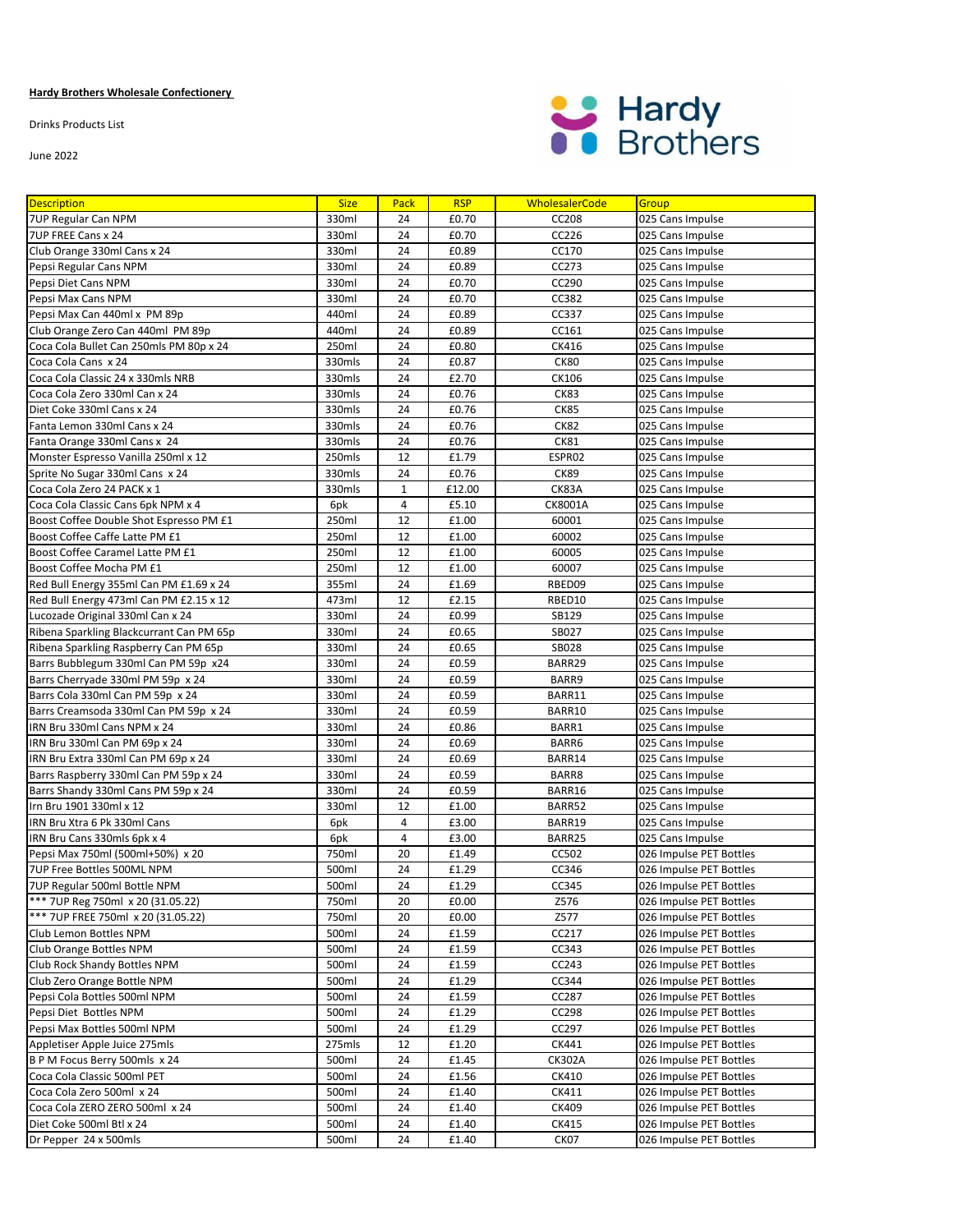| Fanta Exotic Zero 24 x 500mls x £1.29           | 500ml          | 24       | £1.40          | CK011           | 026 Impulse PET Bottles                |
|-------------------------------------------------|----------------|----------|----------------|-----------------|----------------------------------------|
| Fanta Lemon 500ml Bottle x 24                   | 500ml          | 24       | £1.40          | CK04            | 026 Impulse PET Bottles                |
| Fanta Orange 500ml Btl x 24                     | 500ml          | 24       | £1.40          | CK01            | 026 Impulse PET Bottles                |
| Fanta Zero WTF 500ml x 24                       | 500ml          | 24       | £1.49          | CK120           | 026 Impulse PET Bottles                |
| Lilt 500ml x 24                                 | 500ml          | 24       | £1.40          | CK03            | 026 Impulse PET Bottles                |
| Sprite No Sugar 500ml x 24                      | 500ml          | 24       | £1.40          | <b>CK002</b>    | 026 Impulse PET Bottles                |
| Yazoo Banana 400ml x 10                         | 400ml          | 10       | £1.00          | <b>BV003</b>    | 026 Impulse PET Bottles                |
| Yazoo Chocolate 400ml x 10                      | 400ml          | 10       | £1.00          | BV002           | 026 Impulse PET Bottles                |
| Yazoo Strawberry 400ml x 10                     | 400ml          | 10       | £1.00          | BV001           | 026 Impulse PET Bottles                |
| Yazoo Vanilla 400ml x 10                        | 400ml          | 10       | £1.00          | <b>BV005</b>    | 026 Impulse PET Bottles                |
| Boost Sport Orange PM 65p                       | 500ml          | 12       | £0.65          | 50130           | 026 Impulse PET Bottles                |
| Boost Sport Mixed Berry PM 65p                  | 500ml          | 12       | £0.65          | 50131           | 026 Impulse PET Bottles                |
| Boost Sport Tropical Berry PM 65p               | 500ml          | 12       | £0.65          | 50132           | 026 Impulse PET Bottles                |
| Boost Sport Citrus PM 65p                       | 500ml          | 12       | £0.65          | 50133           | 026 Impulse PET Bottles                |
| Tropical Vibes Sassy Strawberry x 15            | 300ml          | 15       | £1.00          | <b>TV002</b>    | 026 Impulse PET Bottles                |
| Tropical Vibes Exotic Fruits x 15               | 300ml          | 15       | £1.00          | <b>TV003</b>    | 026 Impulse PET Bottles                |
| Vitazade Bubblegum 330ml 24 x 35p               | 330ml          | 24       | £0.35          | SR09            | 026 Impulse PET Bottles                |
| Vitazade Cola 330ml 24 x 35p                    | 330ml          | 24       | £0.35          | <b>SR03</b>     | 026 Impulse PET Bottles                |
| Vitazade Orange 330ml 24 x 35p                  | 330ml          | 24       | £0.35          | <b>SR04</b>     | 026 Impulse PET Bottles                |
| Vitazade Pineapple 330ml 24 x 35p               | 330ml          | 24       | £0.35          | SR01            | 026 Impulse PET Bottles                |
| Vitazade Raspberry 330ml 24 x 35p               | 330ml          | 24       | £0.35          | <b>SR05</b>     | 026 Impulse PET Bottles                |
| Ribena Blackcurrant LIGHT 500ml PM £1.19        | 500ml          | 12       | £1.19          | SB114           | 026 Impulse PET Bottles                |
| Ribena Blackcurrant 500ml PM £1.19              | 500ml          | 12       | £1.19          | SB110           | 026 Impulse PET Bottles                |
| Ribena Strawberry 500ml PM £1.19                | 500ml          | 12       | £1.19          | SB111           | 026 Impulse PET Bottles                |
| Ribena Pineapple & Passionfruit 500ml PM £1.19  | 500ml          | 12       | £1.19          | SB112           | 026 Impulse PET Bottles                |
| Ribena Raspberry 500ml PM £1.19                 | 500ml          | 12       | £1.19          | SB024A          | 026 Impulse PET Bottles                |
| Ribena Very Berry 500ml PM £1.19                | 500ml          | 12       | £1.19          | SB113           | 026 Impulse PET Bottles                |
| IRN Bru 500ml NPM x 12                          | 500ml          | 12       | £1.39          | BARR2           | 026 Impulse PET Bottles                |
| Irn Bru 500ml PM £1 x 12                        | 500ml          | 12       | £1.00          | BARR5           | 026 Impulse PET Bottles                |
| IRN Bru Xtra 500ml PM £1 x 12                   | 500ml          | 12       | £1.00          | BARR15          | 026 Impulse PET Bottles                |
| Fruit Shoot Summer Fruits NAS x 24              | 275ml          | 24       | £0.79          | LM4087          | 027 Still Impulse                      |
| Fruit Shoot Orange NAS 275ml x 24               | 275ml          | 24       | £0.79          | LM4093          | 027 Still Impulse                      |
| Fruit Shoot Ap&B/C NAS 275ml x 24               | 275ml          | 24       | £0.79          | LM4094          | 027 Still Impulse                      |
| Lipton Ice Tea Peach 12x500mls                  | 500ml          | 12       | £1.49          | CC155           | 027 Still Impulse                      |
| Lipton Ice Tea Lemon 12x500mls                  | 500ml          | 12       | £1.49          | CC156           | 027 Still Impulse                      |
| Oasis Citrus Punch Zero x 24                    | 500ml          | 24       | £1.15          | CK102           | 027 Still Impulse                      |
| Oasis Summer Fruit Zero 500ml x 24              | 500ml          | 24       | £1.15          | CK202           | 027 Still Impulse                      |
| Fuzetea Lemon Grass 12 x 500mls £1.29           | 500ml          | 12       | £1.36          | CK110           | 027 Still Impulse                      |
| Fuzetea Peach Hibiscus 12 x 500ml £1.29         | 500ml          | 12       | £1.36          | CK113           | 027 Still Impulse                      |
| Dexters Marcianitos Drinks 25p x 40             | 110ml          | 40       | £0.25          | PER5            | 027 Still Impulse                      |
| Ribena Blackcurrant LIGHT PMP £1.09 or 2 for £2 | 500ml          | 12       | £1.09          | SB014           | 027 Still Impulse                      |
| Club Energise Sport Orange PM                   | 500ml          | 20       | £0.89          | CC416           | 028 Energy Drinks                      |
| Club Energise Sport Mixed Fruits PM 89p         | 500ml          | 20       | £0.89          | CC417           | 028 Energy Drinks                      |
| Club Energise Sport Fruit Punch PM 79p          | 500ml          | 20       | £0.79          | CC418           | 028 Energy Drinks                      |
| Monster Absolute Zero PM £1.35 x 12             | 500ml          | 12       | £1.35          | MONS005         | 028 Energy Drinks                      |
| Monster Ultra Violet PM £1.35                   | 500ml          | 12       | £1.35          | MON03           | 028 Energy Drinks                      |
| Monster Ultra Black Cherry 500ml x 12           | 500ml          | 12       | £1.35          | <b>MONS003</b>  | 028 Energy Drinks                      |
| Monster Energy Dr Rossi PM 1.45 x 12            | 500ml          | 12       | £1.45          | MONS14          | 028 Energy Drinks                      |
| Monster Ultra Paradise PMP £1.35 x 12           | 500ml          | 12       | £1.35          | <b>MONS001</b>  | 028 Energy Drinks                      |
| Monster Ultra Red PM £1.39                      | 500ml          | 12       | £1.39          | <b>MON002</b>   | 028 Energy Drinks                      |
| Monster Ultra White PM £1.39 x 12               | 500ml          | 12       | £1.39          | MON05           | 028 Energy Drinks                      |
| Monster Energy Pipeline Punch PMP £1.49 x 12    | 500ml          | 12       | £1.49          | MON13           | 028 Energy Drinks                      |
| Monster Energy Mango Loco PM £1.49 x 12         | 500ml          | 12       | £1.49          | MON14           | 028 Energy Drinks                      |
| Monster Energy Monarch PMP £1.45 x 12           | 500ml          | 12       | £1.45          | MON07           | 028 Energy Drinks                      |
| Monster Energy Green PM £1.45 x 12              | 500ml          | 12       | £1.45          | MONS16          | 028 Energy Drinks                      |
| Monster Energy Pacific Punch PM £1.45 x 12      | 500ml          | 12       | £1.45          | MONS17          | 028 Energy Drinks                      |
| Monster Khaotic PM £1.49 x 12                   |                |          |                |                 |                                        |
|                                                 | 500ml          | 12       | £1.49          | MONS18          | 028 Energy Drinks                      |
| Monster Lewis Hamilton 12 x 500mls PMP £1.35    | 500ml<br>500ml | 12<br>12 | £1.35<br>£1.39 | MONS01<br>MON01 | 028 Energy Drinks<br>028 Energy Drinks |
| Monster Ultra Fiesta Mango PM 1.39              |                |          |                |                 |                                        |
| Monster Ultra Blue PM £1.35                     | 500ml          | 12       | £1.35          | MONS08          | 028 Energy Drinks                      |
| Monster Ultra Red PM £1.35                      | 500ml          | 12       | £1.35          | MONS06          | 028 Energy Drinks                      |
| Monster Ultra Watermelon PMP £1.39              | 500ml          | 12       | £1.39          | MON11           | 028 Energy Drinks                      |
| Powerade Berry & Tropical PM 15x500mls          | 500ml          | 15       | £0.89          | <b>CK108</b>    | 028 Energy Drinks                      |
| Football Special 500ml x 24                     | 500ml          | 24       | £1.09          | MCD001          | 028 Energy Drinks                      |
| Boost Energy 250ml Can Non PM x 24              | 250ml          | 24       | £0.89          | <b>BOSC</b>     | 028 Energy Drinks                      |
| Boost Red Berry 250ml Can Non PM x 24           | 250ml          | 24       | £0.89          | 42010           | 028 Energy Drinks                      |
| Boost Energy Drink 1L NPM x 12                  | 1 <sub>L</sub> | 12       | £1.59          | BOS3            | 028 Energy Drinks                      |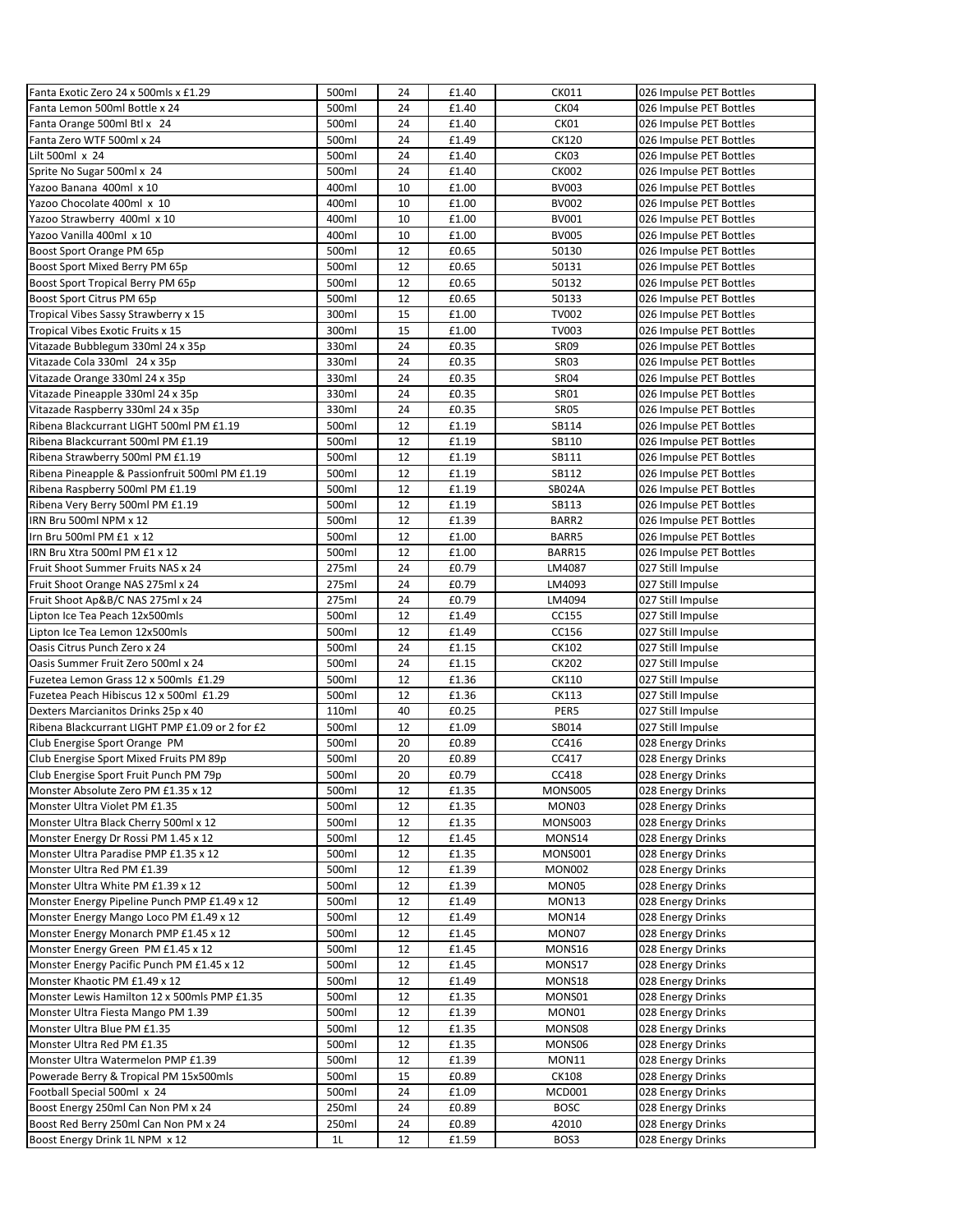| Boost Energy S/Free 1L PM 1.29                                                            | 1 <sub>L</sub>  | 12       | £1.29          | 20028                 | 028 Energy Drinks                      |
|-------------------------------------------------------------------------------------------|-----------------|----------|----------------|-----------------------|----------------------------------------|
| Boost Energy 1L PM £1.39 x 12                                                             | 1L              | 12       | £1.39          | 40003                 | 028 Energy Drinks                      |
| Boost Energy 1L PM £1.39 x 12                                                             | 1L              | 12       | £1.39          | 40028                 | 028 Energy Drinks                      |
| Boost Energy Original Can PM 59p                                                          | 250ml           | 24       | £0.59          | 40016                 | 028 Energy Drinks                      |
| Boost Energy Sugar Free Can PM 59p                                                        | 250ml           | 24       | £0.59          | 41018                 | 028 Energy Drinks                      |
| Boost Energy Exotic Fruits Can PM 59p                                                     | 250ml           | 24       | £0.59          | 40115                 | 028 Energy Drinks                      |
| Boost Energy Citrus Zing Can PM 59p                                                       | 250ml           | 24       | £0.59          | 40116                 | 028 Energy Drinks                      |
| Boost Energy Red Berry Can PM 59p                                                         | 250ml           | 24       | £0.59          | 42009                 | 028 Energy Drinks                      |
| Boost Energy Punch Power Can PM 59p                                                       | 250ml           | 24       | £0.59          | 40144                 | 028 Energy Drinks                      |
| Boost Energy Mango Can PM 59p                                                             | 250ml           | 24       | £0.59          | 40120                 | 028 Energy Drinks                      |
| Boost Energy Fruit Punch Can PM 65p                                                       | 250ml           | 24       | £0.65          | 50148                 | 028 Energy Drinks                      |
| Boost Energy Original Can PM 65p                                                          | 250ml           | 24       | £0.65          | 50016                 | 028 Energy Drinks                      |
| Boost Energy Sugar Free Can PM 65p                                                        | 250ml           | 24       | £0.65          | 51018                 | 028 Energy Drinks                      |
| Boost Energy Exotic Fruits Can PM 65p                                                     | 250ml           | 24       | £0.65          | 50115                 | 028 Energy Drinks                      |
| Boost Energy Citrus Zing Can PM 65p                                                       | 250ml           | 24       | £0.65          | 50116                 | 028 Energy Drinks                      |
| Boost Energy Cherry Burst Can PM 65p                                                      | 250ml           | 24       | £0.65          | 50119                 | 028 Energy Drinks                      |
| Boost Energy Red Berry Can PM 65p                                                         | 250ml           | 24       | £0.65          | 52009                 | 028 Energy Drinks                      |
| Boost Energy Mango Can PM 65p                                                             | 250ml           | 24       | £0.65          | 50120                 | 028 Energy Drinks                      |
| Boost Energy Regular 500ml NPM x 12                                                       | 500ml           | 12       | £1.15          | BOS1                  | 028 Energy Drinks                      |
| Boost Energy Original PM 89p                                                              | 500ml           | 12       | £0.89          | 40104                 | 028 Energy Drinks                      |
| Boost Energy Orig S/FREE PM 89p                                                           | 500ml           | 12       | £0.89          | 40105                 | 028 Energy Drinks                      |
| Boost Energy Original PM 95p                                                              | 500ml           | 12       | £0.95          | 50104                 | 028 Energy Drinks                      |
| Boost Energy Red Berry PM 95p                                                             | 500ml           | 12       | £0.95          | 52001                 | 028 Energy Drinks                      |
| Boost Juic'd Mango 500ml PM £1                                                            | 500ml           | 12       | £1.00          | 40201                 | 028 Energy Drinks                      |
| Boost Juic'd Watermelon 500ml PM £1                                                       | 500ml           | 12       | £1.00          | 40202                 | 028 Energy Drinks                      |
| Boost Juic'd Pineapple & Guava 500ml PM £1                                                | 500ml           | 12       | £1.00          | 40203                 | 028 Energy Drinks                      |
| Boost Energy Red Berry PM 89p                                                             | 500ml           | 12       | £0.89          | 42001                 | 028 Energy Drinks                      |
| Boost S/Free 250ml Can Non PM x 24                                                        | 250ml           | 24       | £0.89          | <b>BOS25</b>          | 028 Energy Drinks                      |
| Boost Sport Orange PM 59p                                                                 | 500ml           | 12       | £0.59          | 40130                 | 028 Energy Drinks                      |
| Boost Sport Berry PM 59p                                                                  | 500ml           | 12       | £0.59          | 40131                 | 028 Energy Drinks                      |
| Boost Sport Tropical PM 59p                                                               | 500ml           | 12       | £0.59          | 40132                 | 028 Energy Drinks                      |
| Boost Sport Citrus PM 59p                                                                 | 500ml           | 12       | £0.59          | 40133                 | 028 Energy Drinks                      |
| Red Bull Energy 250ml NPM                                                                 | 250ml           | 24       | £1.80          | RBED1                 | 028 Energy Drinks                      |
| Red Bull Edition Tropical PM £1.35 x 12                                                   | 250ml           | 12       | £1.35          | RBED11                | 028 Energy Drinks                      |
| Red Bull Energy 250mls PM £1.35 x 24                                                      | 250ml           | 24       | £1.35          | RBED08                | 028 Energy Drinks                      |
| Red Bull Sugar Free 250ml PM £1.29                                                        | 250ml           | 24       | £1.29          | RBED12                | 028 Energy Drinks                      |
| Red Bull Edition Watermelon PM £1.35 x 12                                                 | 250ml           | 12       | £1.35          | RBED14                | 028 Energy Drinks                      |
| Red Bull Edition Strawberry Apricot PM £1.35 x 12                                         | 250ml           | 12       | £1.35          | RBED16                | 028 Energy Drinks                      |
| Lucozade Charger Orange PM 69p x 24                                                       | 250ml           | 24       | £0.69          | SB691                 | 028 Energy Drinks                      |
| Lucozade Orange 380mls NPM                                                                | 380ml           | 24       | £1.30          | SB305                 | 028 Energy Drinks                      |
| Lucozade Orange King Size 500mls x 12                                                     | 500ml           | 12       | £1.59          | SB009                 | 028 Energy Drinks                      |
| Lucozade Original 380mls NPM                                                              | 380ml           | 24       | £1.30          | SB061                 | 028 Energy Drinks                      |
| Lucozade Original King Size 500mls x 12                                                   | 500ml           | 12       | £1.59          | SB198                 | 028 Energy Drinks                      |
| Lucozade Sport Orange 500ml NPM x 12                                                      | 500ml           | 12       | £1.59          | SB071                 | 028 Energy Drinks                      |
| Lucozade Apple King Size 500mls x 12                                                      | 500ml           | 12       | £1.59          | SB031                 | 028 Energy Drinks                      |
| Lucozade Charger ZERO Original PM65p x 24                                                 | 250ml           | 24       | £0.65          | SB682                 | 028 Energy Drinks                      |
| Lucozade Charger Original PM 69p x 24                                                     | 250ml           | 24       | £0.69          | SB690                 | 028 Energy Drinks                      |
| Lucozade Charger ZERO Original PM 69p x 24                                                | 250ml           | 24       | £0.69          | SB692                 | 028 Energy Drinks                      |
| Lucozade Charger ZERO Pink PM 69p x 24                                                    | 250ml           | 24       | £0.69          | SB693                 | 028 Energy Drinks                      |
| Lucozade Caribbean Crush PMP £1.25                                                        | 380ml           | 12       | £1.25          | SB003                 | 028 Energy Drinks                      |
| Lucozade Energy Apple PMP £1.25                                                           | 380ml           | 12       | £1.25          | SB004                 | 028 Energy Drinks                      |
| Lucozade Energy Watermelon & Strawberry PMP £1.25                                         | 380ml           | 12       | £1.25          | SB050                 | 028 Energy Drinks                      |
| Lucozade Energy Cherry PMP £1.25                                                          | 380ml           | 12       | £1.25          | SB022                 | 028 Energy Drinks                      |
| Lucozade Energy Raspberry Ripple PMP £1.25<br>Lucozade Original Glass Bottle 330mls £1.20 | 380ml<br>330mls | 12<br>24 | £1.25<br>£1.20 | SB052<br>SB679        | 028 Energy Drinks<br>028 Energy Drinks |
| Lucozade Sport Orange 750mls PM £1.80                                                     | 750ml           | 12       | £1.80          | SB093                 | 028 Energy Drinks                      |
|                                                                                           |                 |          |                |                       | 028 Energy Drinks                      |
| Lucozade Sport Raspberry 750mls PM £1.80<br>Lucozade Zero Original PMP £1.25              | 750ml<br>380ml  | 12<br>24 | £1.80<br>£1.25 | SB094<br><b>SB008</b> | 028 Energy Drinks                      |
| Lucozade Zero Pink King Size 500mls x 12                                                  | 500ml           | 12       | £1.59          | SB030                 | 028 Energy Drinks                      |
|                                                                                           | 500ml           |          |                | SB015                 |                                        |
| Lucozade Sport Orange 500ml PMP £1.25<br>Lucozade Sport Raspberry PMP £1.25               | 500ml           | 12<br>12 | £1.25<br>£1.25 | SB016                 | 028 Energy Drinks<br>028 Energy Drinks |
| Lucozade Sport Mango & Passionfruit PM £1.25                                              | 500ml           | 12       | £1.25          | SB017                 | 028 Energy Drinks                      |
| Ballygowan Still Water Sport Bottle NPM                                                   | 1L              | 12       | £1.10          | CC703                 | 029 Water Impulse                      |
| Ballygowan Still Water Bottle NPM                                                         | 500ml           | 24       | £0.70          | CC667                 | 029 Water Impulse                      |
| Ballygowan Still Water NPM Spt Cap                                                        | 750ml           | 15       | £0.89          | C670                  | 029 Water Impulse                      |
| Ballygowan HOF Strawberry 750ml                                                           | 750ml           | 12       | £1.15          | CC671                 | 029 Water Impulse                      |
| Ballygowan Sparkling x 24 NRB                                                             | 330ml           | 24       | £0.65          | CC775                 | 029 Water Impulse                      |
|                                                                                           |                 |          |                |                       |                                        |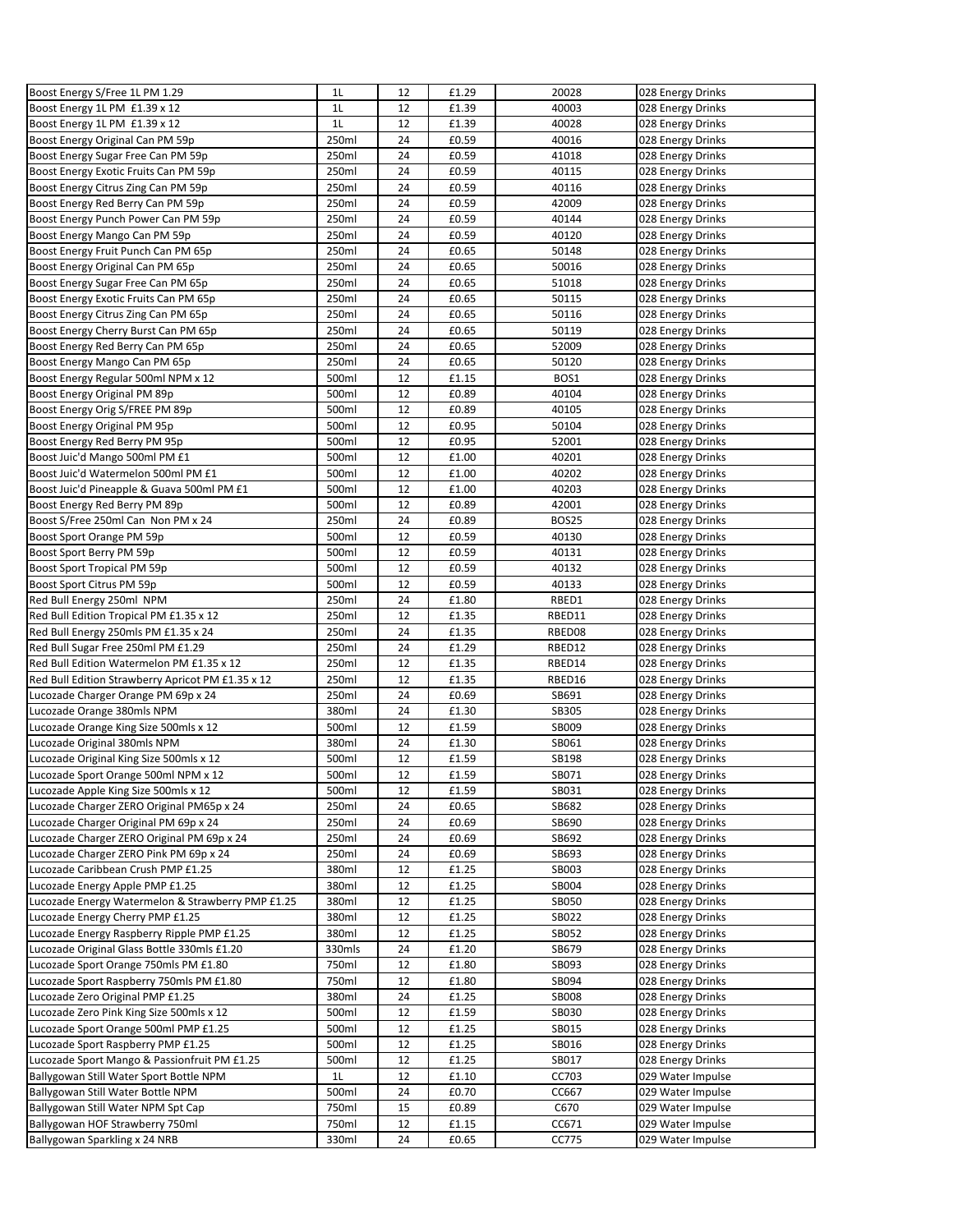| Ballygowan Sparkling Water Bottle NPM                                  | 500ml    | 24           | £0.70 | CC602            | 029 Water Impulse                          |
|------------------------------------------------------------------------|----------|--------------|-------|------------------|--------------------------------------------|
| River Rock Still Water 24 x 500ml                                      | 500ml    | 24           | £0.75 | <b>CK010</b>     | 029 Water Impulse                          |
| River Rock Still 750ml Sport Cap Bottle                                | 750ml    | 15           | £0.95 | <b>CK98</b>      | 029 Water Impulse                          |
| River Rock Sparkling 500ml Bottle x 24                                 | 500ml    | 24           | £0.75 | <b>CK003</b>     | 029 Water Impulse                          |
| River Rock For/Fruit 500ml x 15                                        | 500ml    | 15           | £0.99 | CK001            | 029 Water Impulse                          |
| River Rock Lemon/Lime 500mls x 15                                      | 500ml    | 15           | £0.99 | <b>CK004</b>     | 029 Water Impulse                          |
| River Rock Strawberry 500ml x 15                                       | 500ml    | 15           | £0.99 | <b>CK005</b>     | 029 Water Impulse                          |
| Tipperary Still Sports Cap 500ml x 24                                  | 500ml    | 24           | £0.59 | TP110693         | 029 Water Impulse                          |
| Tipperary Still Screw Top 500ml x 24                                   | 500ml    | 24           | £0.55 | TP110692         | 029 Water Impulse                          |
| Tipperary Active Still 750ml x 12                                      | 750ml    | 12           | £0.79 | TP110722         | 029 Water Impulse                          |
| Tipperary Clearly Blackberry 500ml x 12                                | 500ml    | 12           | £0.75 | TP110244         | 029 Water Impulse                          |
| Tipperary Clearly Lemon Lime 500ml x 12                                | 500ml    | 12           | £0.75 | TP110246         | 029 Water Impulse                          |
| Avant Still Water 500ml x12pk                                          | 12pk     | $\mathbf{1}$ | £2.59 | AVANT1           | 029 Water Impulse                          |
| Avant Still Water 500ml x 24pk                                         | 24pk     | 1            | £5.20 | AVANT1A          | 029 Water Impulse                          |
| Evian Still Water 500ml x 24                                           | 500ml    | 24           | £0.75 | <b>JAC107</b>    | 029 Water Impulse                          |
| Evian Still Sports Cap 750ml x 12                                      | 750ml    | 12           | £1.09 | <b>JAC108</b>    | 029 Water Impulse                          |
| Volvic Still Water 500ml x 24                                          | 500ml    | 24           | £0.60 | VOLV01           | 029 Water Impulse                          |
| Volvic TOF Strawberry Original 500mls x 12                             | 500ml    | 12           | £0.85 | VOLV03           | 029 Water Impulse                          |
| Volvic TOF Lemon & Lime 12 x 500mls                                    | 500ml    | 12           | £0.85 | VOLV04           | 029 Water Impulse                          |
| Volvic TOF Summer Fruits 500mls                                        | 500ml    | 12           | £0.85 | VOLV16           | 029 Water Impulse                          |
| Volvic TOF Watermelon Sugar Free 12 x 500mls                           | 500ml    | 12           | £0.85 | VOLV20           | 029 Water Impulse                          |
| Volvic TOF Strawberry Original 6 x 750ml                               | 750ml    | 6            | £1.29 | VOLV05           | 029 Water Impulse                          |
| Volvic TOF Lemon & Lime 6 x 750mls                                     | 750ml    | 6            | £1.29 | VOLV06           | 029 Water Impulse                          |
| Rocwell Still Sportscap 750mls x 12                                    | 750ml    | 12           | £0.69 | ROC002           | 029 Water Impulse                          |
| Vitawell Still Water 500ml 12pk x 1                                    | 500mls   | $\mathbf{1}$ | £0.00 | VWELL01          | 029 Water Impulse                          |
| Ballygowan Still Water 12 x 1.5L                                       | 1.5L     | 12           | £1.20 | CC661            | 030 Water Take Home                        |
| Ballygowan Still 2Litre x 8                                            | 2L       | 8            | £1.25 | CC386            | 030 Water Take Home                        |
|                                                                        | 2L       | 8            | £1.25 | CC387            | 030 Water Take Home                        |
| Ballygowan Sparkling 2Litre x 8<br>River Rock Still Water 12 x 1 Litre | 1Ltr     | 12           | £1.19 | CK99             |                                            |
| River Rock Still Water 8 x 2 Litre                                     | 21       | 8            | £1.29 | <b>CK100</b>     | 030 Water Take Home<br>030 Water Take Home |
|                                                                        | 21       | 8            | £1.29 | CK101            |                                            |
| River Rock Sparkling Water 8 x 2 Litre                                 |          | 6            |       |                  | 030 Water Take Home                        |
| Essence Forest Fruits 500ml 4pk x 6                                    | 4pk      |              | £1.09 | <b>ESS004</b>    | 030 Water Take Home                        |
| Essence Strawberry & Raspberry 500ml 4pk x 6                           | 4pk      | 6            | £1.09 | ESS001           | 030 Water Take Home                        |
| Essence Lemon & Lime 500ml 4pk x 6                                     | 4pk      | 6            | £1.09 | <b>ESS002</b>    | 030 Water Take Home                        |
| Tipp Kidz Tiger Juice 10pack x 3                                       | 10x250ml | 3<br>3       | £2.39 | TP110584         | 030 Water Take Home                        |
| Tipp Kidz Fruit Blast 10pack x 3                                       | 10x250ml |              | £2.39 | TP110585         | 030 Water Take Home                        |
| Tipp Kidz Still Water 10pack x 3                                       | 10x250ml | 3            | £2.39 | TP110586         | 030 Water Take Home                        |
| Cristaline Still Water x 6Pk                                           | 500ml    | 4            | £1.00 | <b>CRI001</b>    | 030 Water Take Home                        |
| Evian Water 1.5 Litre x 8                                              | 1.5L     | 8            | £1.10 | JAC160           | 030 Water Take Home                        |
| Volvic Still Water 1.5ltr x 12                                         | 1.5L     | 12           | £1.00 | VOLV02           | 030 Water Take Home                        |
| Volvic Still Water 1Ltr x 12                                           | 1L       | 12           | £0.99 | VOL003           | 030 Water Take Home                        |
| Volvic TOF Strawberry Original 1.5L                                    | 1.5L     | 6            | £1.49 | VOLV08           | 030 Water Take Home                        |
| Volvic TOF Summer Fruits Orignal 1.5L                                  | 1.5L     | 6            | £1.49 | VOLV09           | 030 Water Take Home                        |
| Volvic TOF Apple & Blackcurrant (Sugar Free) 1.5L                      | 1.5L     | 6            | £1.49 | VOLV10           | 030 Water Take Home                        |
| Volvic TOF Lemon & Lime 6 x 1.5 Litre                                  | 1.5L     | 6            | £1.49 | VOLV07           | 030 Water Take Home                        |
| Volvic Mango & Passion Fruit 1.5L (Sugar Free)                         | 1.5L     | 6            | £1.49 | VOLV11           | 030 Water Take Home                        |
| Volvic TOF Watermelon (Sugar Free) 1.5L                                | 1.5L     | 6            | £1.49 | VOLV12           | 030 Water Take Home                        |
| Volvic TOF Pineapple & Orange (Sugar Free) 1.5L                        | 1.5L     | 6            | £1.49 | VOLV17           | 030 Water Take Home                        |
| Rocwell Still Water 8 x 2Litre Bottles                                 |          | 8            | £0.89 | <b>ROC007</b>    | 030 Water Take Home                        |
| Mi Wadi Blackcurrant NAS 1Ltr 12                                       | 1L       | 12           | £1.49 | CC422            | 031 Diluting Drinks                        |
| Mi Wadi Orange NAS 1 Litre x 12                                        | 1L       | 12           | £1.49 | CC423            | 031 Diluting Drinks                        |
| Kelia Ice Pop Singles x 60                                             | 105ml    | 60           | £0.30 | <b>PRO186</b>    | 032 Ice Pops                               |
| Mr Freeze Retail 20ml x 20pk x 12                                      | 20pk     | 12           | £1.25 | R409             | 032 Ice Pops                               |
| Mr Freeze Super Std 45ml x 140                                         | 45ml     | 140          | £0.10 | R410             | 032 Ice Pops                               |
| Schweppes Slimline Tonic Water 1 Lt                                    | 1L       | 12           | £1.85 | CC79             | 033 Mixers                                 |
| Schweppes Tonic Water 12 x 1 Litre                                     | 11       | 12           | £1.85 | CC78             | 033 Mixers                                 |
| Fruice Juice Tropical 24x 250ml                                        | 250ml    | 24           | £0.85 | CK95             | 034 Small Tetrapacks                       |
| Fruice Juice Apple&Berry 24 x 250ml                                    | 250ml    | 24           | £0.85 | <b>CK96</b>      | 034 Small Tetrapacks                       |
| Fruice Apple (Pure) 12x330mls                                          | 330ml    | 12           | £1.35 | CK3060           | 034 Small Tetrapacks                       |
| Fruice Orange (Pure) 12 x 330ml                                        | 330ml    | 12           | £1.35 | CK3057           | 034 Small Tetrapacks                       |
| Ribena Blackcurrant 250mls RTD PM 65p x 24                             | 250ml    | 24           | £0.65 | SB515A           | 034 Small Tetrapacks                       |
| Ribena Strawberry 250mls RTD PM 59p                                    | 250ml    | 24           | £0.59 | SB517            | 034 Small Tetrapacks                       |
| 7UP 2 Litres (No SDIL) x 8                                             | 2L       | 8            | £1.99 | CC197            | 035 Take Home Carbonated                   |
| 7UP Free 2 Litres x 8                                                  | 2L       | 8            | £1.99 | CC222            | 035 Take Home Carbonated                   |
| C&C White Lemonade 1.25L x 12                                          | 1.25L    | 12           | £1.99 | CC <sub>25</sub> | 035 Take Home Carbonated                   |
| Club Lemon 1.75L x 8                                                   | 1.75L    | 8            | £2.79 | CC148            | 035 Take Home Carbonated                   |
| Club Orange 8 x 1.75Ltr                                                | 1.75L    | 8            | £2.79 | CC149            | 035 Take Home Carbonated                   |